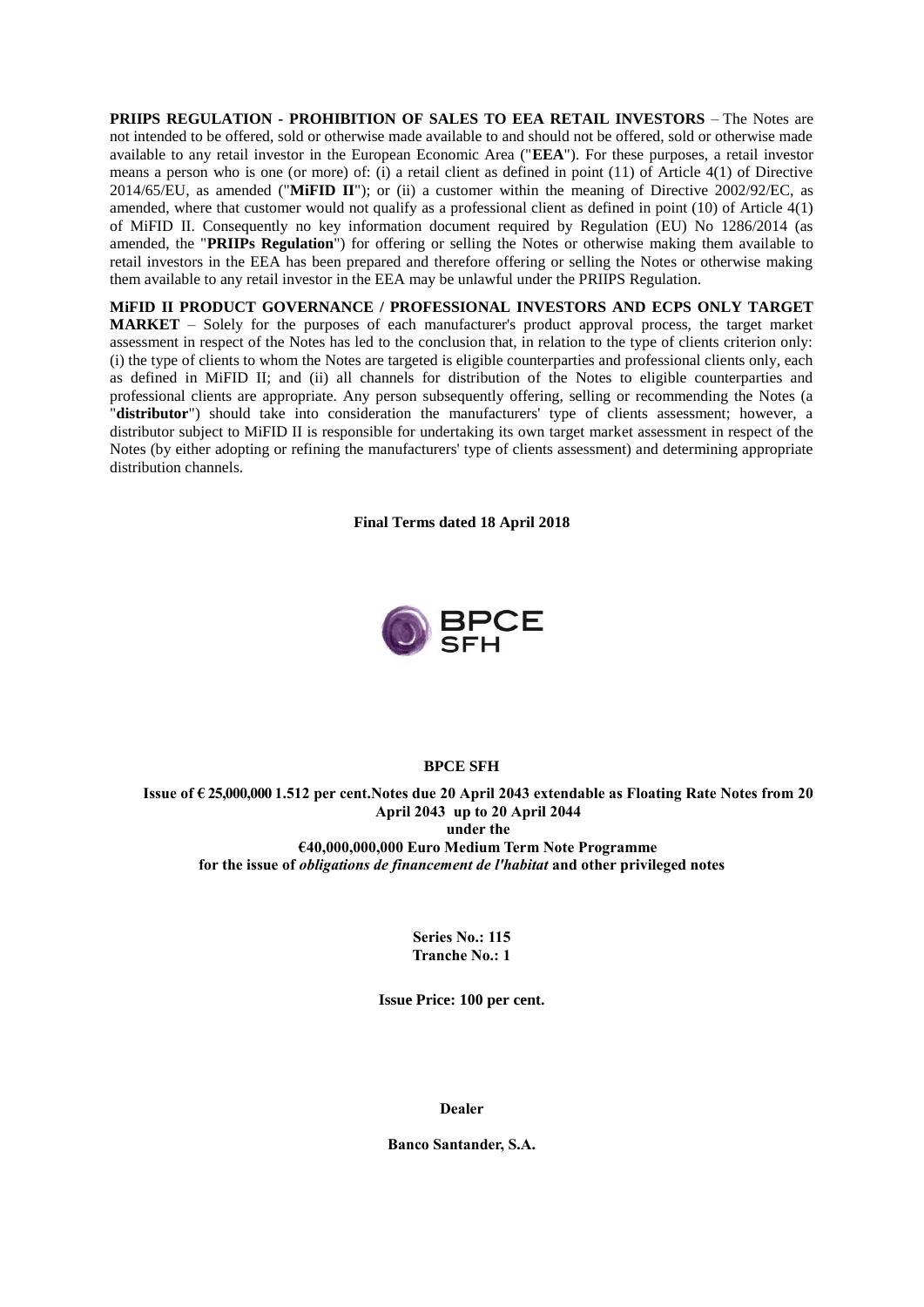#### **PART A - CONTRACTUAL TERMS**

Terms used herein shall be deemed to be defined as such for the purposes of the Conditions set forth in the base prospectus dated 18 May 2017 which received visa No. 17-209 from the *Autorité des marchés financiers* (the "**AMF**") on 18 May 2017, as supplemented by the first supplement dated 2 October 2017 which received visa No. 17-525 from the AMF on 2 October 2017 and the second supplement dated 1 February 2018 which received visa No. 18-033 from the AMF on 1 February 2018 (together, the "**Base Prospectus**") which constitutes a base prospectus for the purposes of the Prospectus Directive (as defined below).

This document constitutes the final terms (the "**Final Terms**") relating to the notes described herein (the "**Notes**") for the purposes of Article 5.4 of the Prospectus Directive and must be read in conjunction with such Base Prospectus. Full information on the Issuer and the offer of the Notes is only available on the basis of the combination of these Final Terms and the Base Prospectus. The Base Prospectus and these Final Terms are available for viewing on the websites of BPCE (www.bpce.fr) and of the AMF (www.amf-france.org) and during normal business hours at the registered office of the Issuer and at the specified office of the Paying Agent where copies may be obtained.

"**Prospectus Directive**" means Directive 2003/71/EC of the European Parliament and of the Council of 4 November 2003, as amended, and includes any relevant implementing measure of such directive in each relevant Member State of the European Economic Area.

| 1.  | (i)                                  | <b>Series Number:</b>                                             | 115                                                                                                                                                                                                                                                                               |
|-----|--------------------------------------|-------------------------------------------------------------------|-----------------------------------------------------------------------------------------------------------------------------------------------------------------------------------------------------------------------------------------------------------------------------------|
|     | (ii)                                 | <b>Tranche Number:</b>                                            | 1                                                                                                                                                                                                                                                                                 |
| 2.  |                                      | <b>Specified Currency:</b>                                        | Euro (" $\epsilon$ ")                                                                                                                                                                                                                                                             |
| 3.  |                                      | <b>Aggregate Nominal Amount of Notes:</b>                         |                                                                                                                                                                                                                                                                                   |
|     | (i)                                  | Series:                                                           | € 25,000,000                                                                                                                                                                                                                                                                      |
|     | (ii)                                 | Tranche:                                                          | € 25,000,000                                                                                                                                                                                                                                                                      |
| 4.  |                                      | <b>Issue Price:</b>                                               | 100 per cent. of the Aggregate Nominal Amount of the<br>Tranche                                                                                                                                                                                                                   |
| 5.  |                                      | <b>Specified Denomination:</b>                                    | € 100,000                                                                                                                                                                                                                                                                         |
| 6.  | (i)                                  | <b>Issue Date:</b>                                                | 20 April 2018                                                                                                                                                                                                                                                                     |
|     | (ii)                                 | <b>Interest Commencement Date:</b>                                | <b>Issue Date</b>                                                                                                                                                                                                                                                                 |
| 7.  | <b>Final Maturity Date:</b>          |                                                                   | 20 April 2043                                                                                                                                                                                                                                                                     |
| 8.  | <b>Extended Final Maturity Date:</b> |                                                                   | Specified Interest Payment Date falling on, or nearest<br>to, 20 April 2044                                                                                                                                                                                                       |
| 9.  | <b>Interest Basis:</b>               |                                                                   | Fixed/Floating Rate<br>(further particulars specified below)                                                                                                                                                                                                                      |
| 10. | <b>Redemption/Payment Basis:</b>     |                                                                   | Subject to any purchase and cancellation or early<br>redemption, the Notes will be redeemed on the Final<br>Maturity Date or the Extended Final Maturity Date, as<br>the case may be at 100 per cent. of their Specified<br>Denomination<br>(further particulars specified below) |
| 11. |                                      | <b>Change of Interest Basis:</b>                                  | Applicable – Fixed/Floating Rate<br>(further particulars specified below in "Fixed/Floating<br>Rate Notes Provisions")                                                                                                                                                            |
| 12. |                                      | <b>Put/Call Options:</b>                                          | Not Applicable                                                                                                                                                                                                                                                                    |
| 13. | Date                                 | of corporate authorisations<br>for<br>issuance of Notes obtained: | Decisions of the Conseil d'administration (Board of<br>Directors) of the Issuer (i) dated 14 December 2017<br>authorising the issue of <i>obligations</i> de financement de                                                                                                       |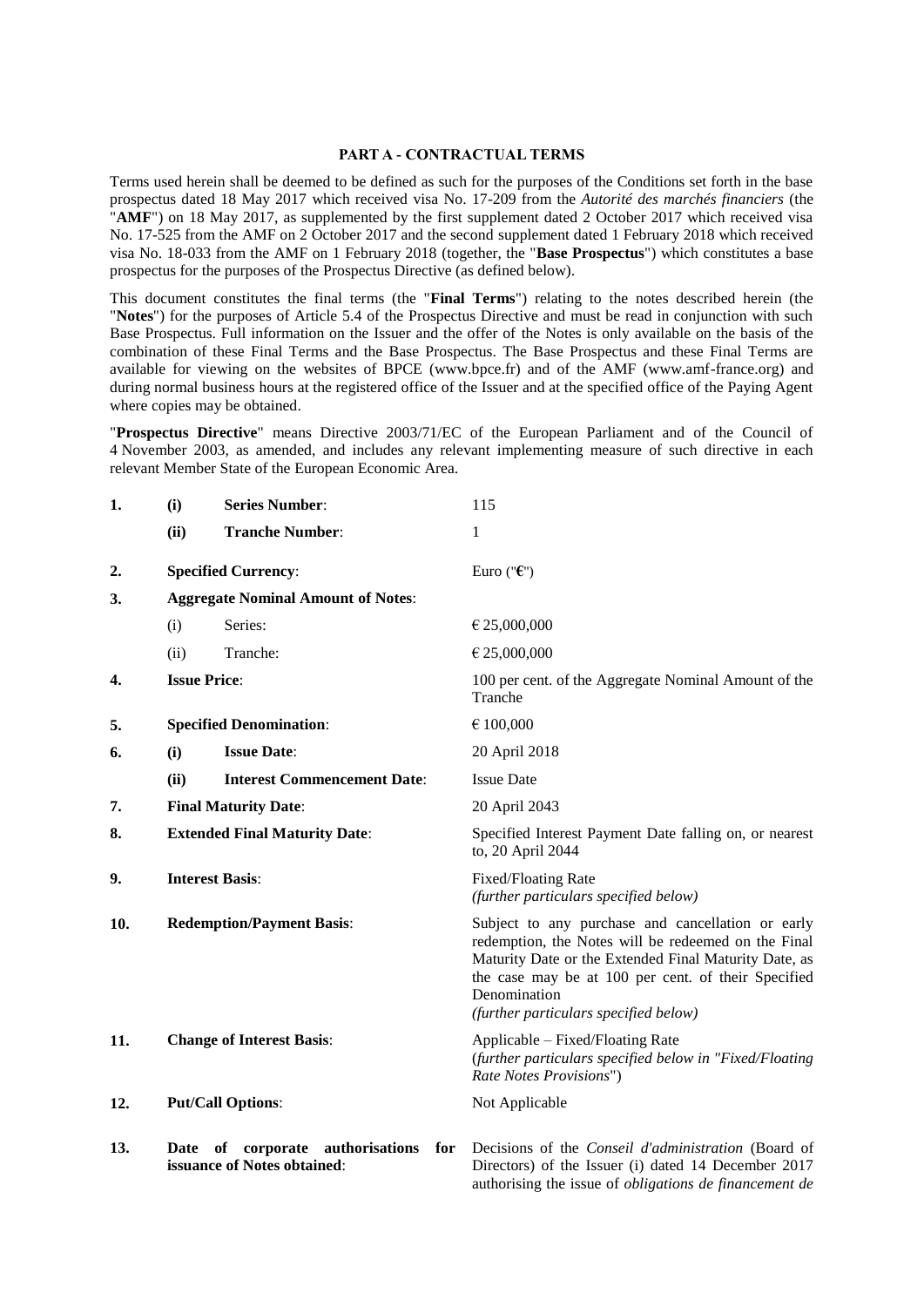*l'habitat* and other resources benefiting from the *privilège* referred to in Article L.513-11 of the French Monetary and Financial Code (*Code monétaire et financier*) up to  $\epsilon$  4,000,000,000 for the period beginning on 1 January 2018 and ending on 31 December 2018 and (ii) dated 5 April 2018 authorising the quarterly programme of borrowings benefiting from such *privilège* up to  $\epsilon$  1,250,000,000 for the second quarter of 2018.

### **PROVISIONS RELATING TO INTEREST PAYABLE**

| 14. |        | <b>Fixed Rate Notes Provisions:</b>                                                                                         | Applicable before the Switch Date                                                                                                                                                                                                                                                                                                                                                                                                                                                                                                                                  |
|-----|--------|-----------------------------------------------------------------------------------------------------------------------------|--------------------------------------------------------------------------------------------------------------------------------------------------------------------------------------------------------------------------------------------------------------------------------------------------------------------------------------------------------------------------------------------------------------------------------------------------------------------------------------------------------------------------------------------------------------------|
|     | (i)    | Rate of Interest:                                                                                                           | 1.512 per cent. <i>per annum</i> payable annually in arrear                                                                                                                                                                                                                                                                                                                                                                                                                                                                                                        |
|     | (ii)   | <b>Interest Payment Dates:</b>                                                                                              | 20 <sup>th</sup> April in each year, from and including 20 <sup>th</sup> April<br>2019 up to and including the Final Maturity Date                                                                                                                                                                                                                                                                                                                                                                                                                                 |
|     | (iii)  | <b>Fixed Coupon Amount:</b>                                                                                                 | Rate of Interest $\times$ Specified Denomination $\times$ Day Count<br>Fraction                                                                                                                                                                                                                                                                                                                                                                                                                                                                                    |
|     |        |                                                                                                                             | (i.e. € 1,512 per € 100,000 Specified Denomination)                                                                                                                                                                                                                                                                                                                                                                                                                                                                                                                |
|     | (iv)   | <b>Broken Amount:</b>                                                                                                       | Not Applicable                                                                                                                                                                                                                                                                                                                                                                                                                                                                                                                                                     |
|     | (v)    | Day Count Fraction (Condition $5(a)$ ):                                                                                     | Actual/Actual-ICMA; Unadjusted                                                                                                                                                                                                                                                                                                                                                                                                                                                                                                                                     |
|     | (vi)   | <b>Determination Dates:</b>                                                                                                 | 20 April in each year                                                                                                                                                                                                                                                                                                                                                                                                                                                                                                                                              |
|     | (vii)  | Payment on non-Business Days:                                                                                               | As per the Conditions                                                                                                                                                                                                                                                                                                                                                                                                                                                                                                                                              |
| 15. |        | <b>Floating Rate Notes Provisions:</b>                                                                                      | Applicable after the Switch Date                                                                                                                                                                                                                                                                                                                                                                                                                                                                                                                                   |
|     | (i)    | <b>Interest Periods:</b>                                                                                                    | The period from and including the Final Maturity Date<br>to but excluding the first Specified Interest Payment<br>Date and each successive period from and including a<br>Specified Interest Payment Date to but excluding the<br>next succeeding Specified Interest Payment Date, up to<br>and excluding the Extended Final Maturity Date or, if<br>earlier, the Specified Interest Payment Date on which the<br>Notes are redeemed in full, all such dates being subject<br>to adjustment in accordance with the Business Day<br>Convention set out in (v) below |
|     | (ii)   | Specified Interest Payment Dates:                                                                                           | Payable monthly in arrear on the 20 of each month from<br>and including 20 May 2043 up to and including 20 April<br>2044, all such dates being subject to adjustment in<br>accordance with the Business Day Convention set out in<br>$(v)$ below                                                                                                                                                                                                                                                                                                                   |
|     | (iii)  | First Specified Interest Payment Date:                                                                                      | Specified Interest Payment Date falling on, or nearest to,<br>20 May 2043                                                                                                                                                                                                                                                                                                                                                                                                                                                                                          |
|     | (iv)   | <b>Interest Period Date:</b>                                                                                                | Specified Interest Payment Date                                                                                                                                                                                                                                                                                                                                                                                                                                                                                                                                    |
|     | (v)    | <b>Business Day Convention:</b>                                                                                             | Modified Following Business Day Convention                                                                                                                                                                                                                                                                                                                                                                                                                                                                                                                         |
|     | (vi)   | Business Centre (Condition 5(a)):                                                                                           | Not Applicable                                                                                                                                                                                                                                                                                                                                                                                                                                                                                                                                                     |
|     | (vii)  | Manner in which the Rate of Interest<br>is/are to be determined:                                                            | <b>Screen Rate Determination</b>                                                                                                                                                                                                                                                                                                                                                                                                                                                                                                                                   |
|     | (viii) | Party responsible for calculating the<br>Rate of Interest and/or Interest<br>Amount (if not the Note Calculation<br>Agent): | Not Applicable                                                                                                                                                                                                                                                                                                                                                                                                                                                                                                                                                     |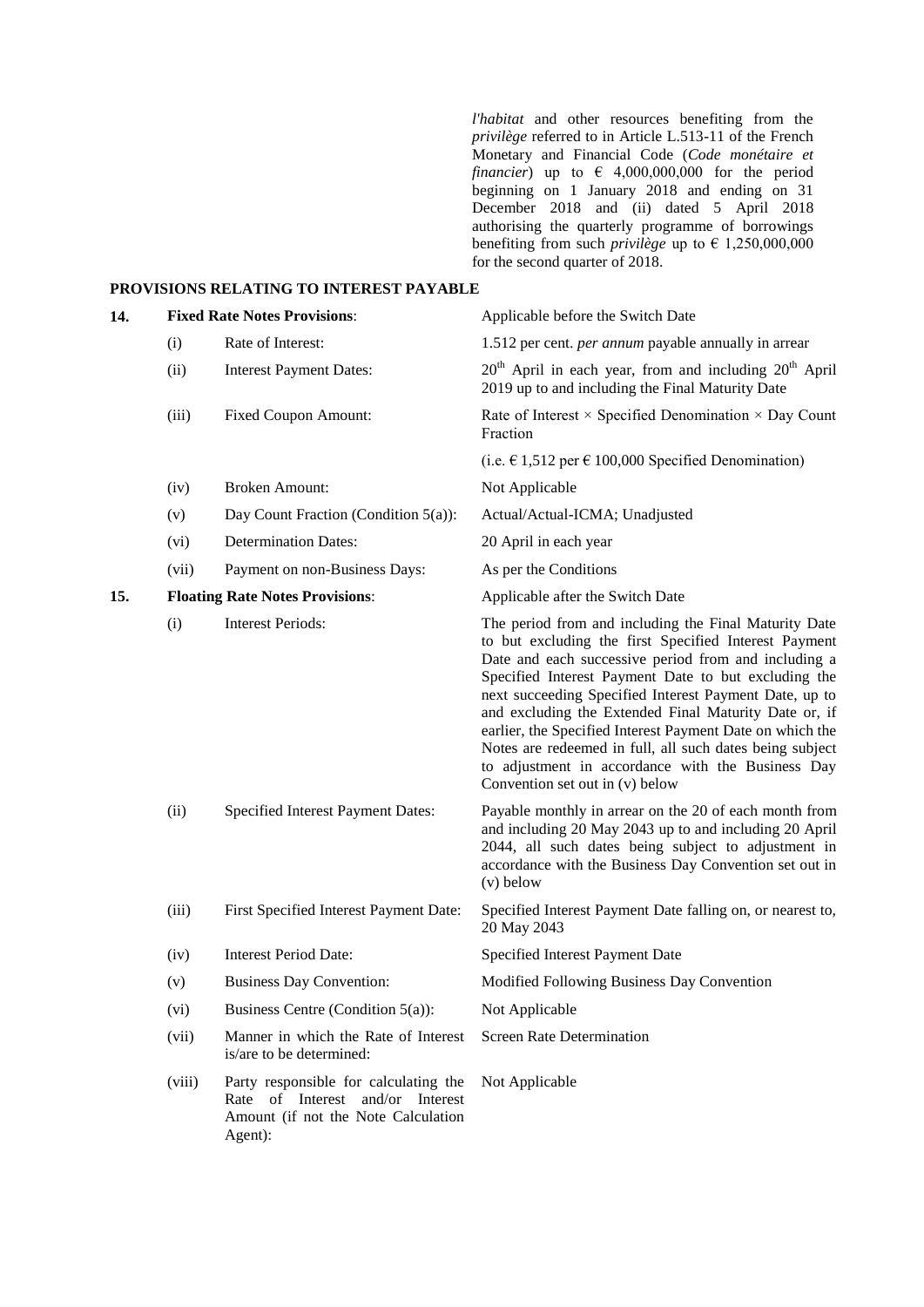|     | (ix)                                         | Screen Rate Determination (Condition<br>$5(c)(iii)(C))$ :                                                      | Applicable                                                                                                                                                        |
|-----|----------------------------------------------|----------------------------------------------------------------------------------------------------------------|-------------------------------------------------------------------------------------------------------------------------------------------------------------------|
|     |                                              | <b>Relevant Rate:</b>                                                                                          | EURIBOR 1 month                                                                                                                                                   |
|     |                                              | <b>Interest Determination Dates:</b>                                                                           | Two TARGET Business Days prior to the first day in<br>each Interest Period                                                                                        |
|     |                                              | Relevant Screen Page:<br>$\qquad \qquad \blacksquare$                                                          | Reuters EURIBOR01                                                                                                                                                 |
|     |                                              | Relevant Screen Page Time:                                                                                     | Not Applicable                                                                                                                                                    |
|     | (x)                                          | Determination<br>(Condition<br><b>FBF</b><br>$5(c)(iii)(B))$ :                                                 | Not Applicable                                                                                                                                                    |
|     | $(x_i)$                                      | Determination<br>(Condition<br><b>ISDA</b><br>$5(c)(iii)(A))$ :                                                | Not Applicable                                                                                                                                                    |
|     | (xii)                                        | Margin:                                                                                                        | $+0.06$ per cent. <i>per annum</i>                                                                                                                                |
|     | (xiii)                                       | Rate Multiplier:                                                                                               | Not Applicable                                                                                                                                                    |
|     | (xiv)                                        | Minimum Rate of Interest:                                                                                      | 0.00 per cent. <i>per annum</i>                                                                                                                                   |
|     | $\left( xy\right)$                           | Maximum Rate of Interest:                                                                                      | Not Applicable                                                                                                                                                    |
|     | (xvi)                                        | Day Count Fraction (Condition $5(a)$ ):                                                                        | Actual/360, Adjusted                                                                                                                                              |
| 16. |                                              | <b>Fixed/Floating Rate Notes Provisions:</b>                                                                   | Applicable                                                                                                                                                        |
|     | (i)                                          | Issuer Change of Interest Basis:                                                                               | Not Applicable                                                                                                                                                    |
|     | (ii)                                         | Automatic Change of Interest<br>Basis:                                                                         | Applicable                                                                                                                                                        |
|     | (iii)                                        | Rate of Interest applicable to the<br>Interest Periods preceding the Switch<br>Date (excluded):                | Determined in accordance with Condition $5(b)$ , as<br>though the Note was a Fixed Rate Note with further<br>variables set out in item 14 of these Final Terms    |
|     | (iv)                                         | Rate of Interest applicable to the<br>Interest Periods following the Switch<br>Date (included):                | Determined in accordance with Condition $5(c)$ , as<br>though the Note was a Floating Rate Note with further<br>variables set out in item 15 of these Final Terms |
|     | (v)                                          | <b>Switch Date:</b>                                                                                            | 20 April 2043                                                                                                                                                     |
|     | (vi)                                         | Minimum notice period required for<br>notice from the Issuer:                                                  | Not Applicable                                                                                                                                                    |
| 17. |                                              | <b>Zero Coupon Notes Provisions</b>                                                                            | Not Applicable                                                                                                                                                    |
|     |                                              | PROVISIONS RELATING TO REDEMPTION                                                                              |                                                                                                                                                                   |
| 18. | <b>Call Option:</b>                          |                                                                                                                | Not Applicable                                                                                                                                                    |
| 19. | <b>Put Option:</b>                           |                                                                                                                | Not Applicable                                                                                                                                                    |
| 20. | <b>Final Redemption Amount of each Note:</b> |                                                                                                                | € 100,000 per € 100,000 in Specified Denomination                                                                                                                 |
| 21. | <b>Redemption by Instalment:</b>             |                                                                                                                | Not Applicable                                                                                                                                                    |
| 22. | <b>Early Redemption Amount:</b>              |                                                                                                                |                                                                                                                                                                   |
|     |                                              | Early Redemption Amount of each Note<br>payable on early redemption as set out in the<br>Terms and Conditions: | € 100,000 per € 100,000 in Specified<br>Denomination                                                                                                              |
| 23. |                                              | <b>Purchases (Condition 6(h)):</b>                                                                             | The Notes purchased may be held and resold as set<br>out in the Terms and Conditions                                                                              |
|     |                                              | <b>GENERAL PROVISIONS APPLICABLE TO THE NOTES</b>                                                              |                                                                                                                                                                   |
| 24. |                                              | <b>Governing law:</b>                                                                                          | French law                                                                                                                                                        |

**25. Form of Notes**: Dematerialised Notes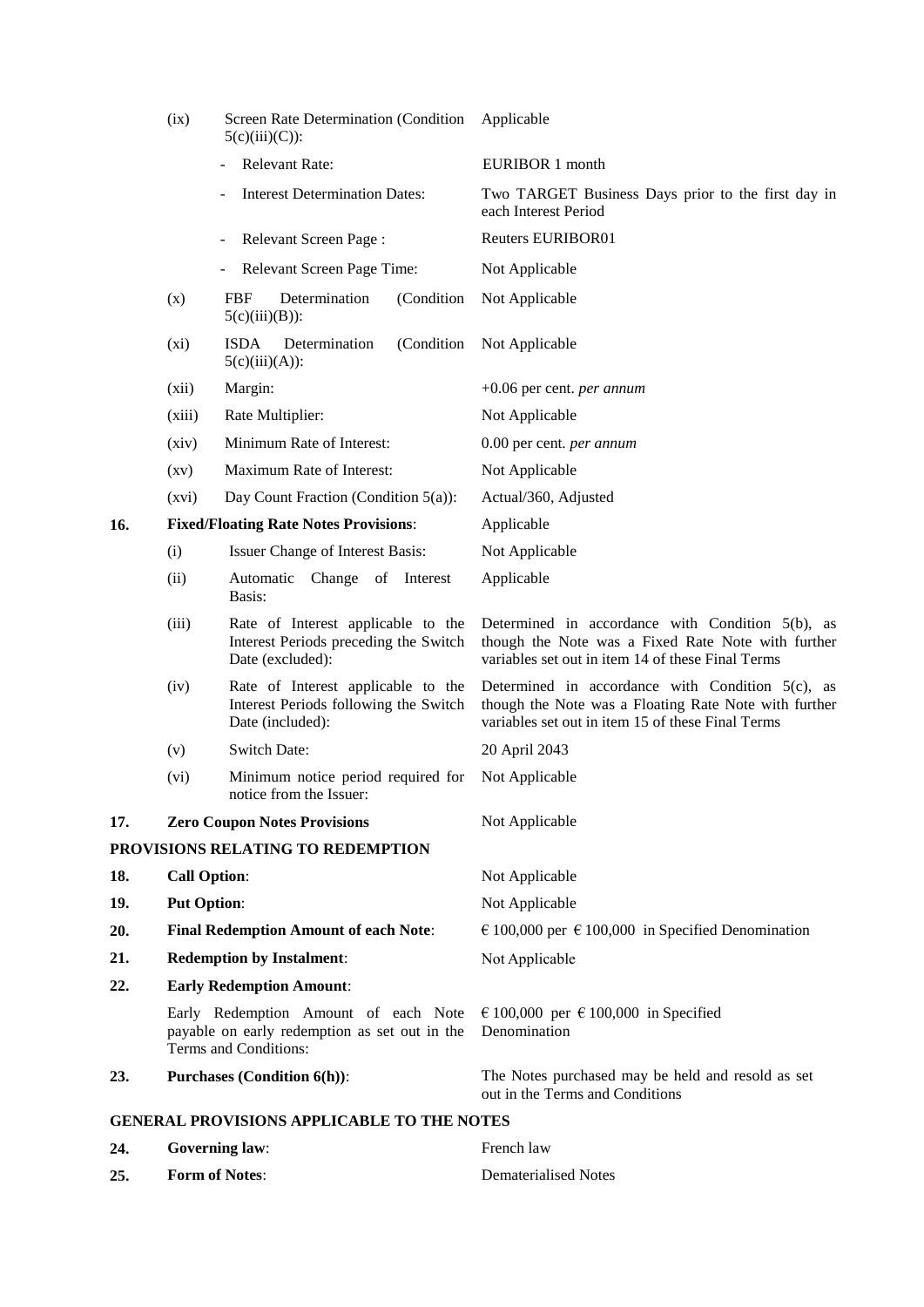|     | (i)                   | Form of Dematerialised Notes:                                                                                                        | Bearer form (au porteur)      |
|-----|-----------------------|--------------------------------------------------------------------------------------------------------------------------------------|-------------------------------|
|     | (ii)                  | <b>Registration Agent:</b>                                                                                                           | Not Applicable                |
|     | (iii)                 | Temporary Global Certificate:                                                                                                        | Not Applicable                |
| 26. |                       | Financial Centre or other special provisions<br>relating to payment dates for the purposes of<br>Condition $7(g)$ :                  | Not Applicable                |
| 27. |                       | Talons for future Coupons or Receipts to be<br>attached to Definitive Materialised Notes<br>(and dates on which such Talons mature): | Not Applicable                |
| 28. | Masse:                |                                                                                                                                      | Contractual Masse shall apply |
|     | <b>RESPONSIBILITY</b> |                                                                                                                                      |                               |
|     |                       | I accept responsibility for the information contained in these Final Terms.                                                          |                               |
|     |                       | Signed on behalf of BPCE SFH:                                                                                                        |                               |
| By: |                       |                                                                                                                                      |                               |
|     |                       | Mr. Jean-Philippe Berthaut, Head of Group Funding                                                                                    |                               |

Duly authorised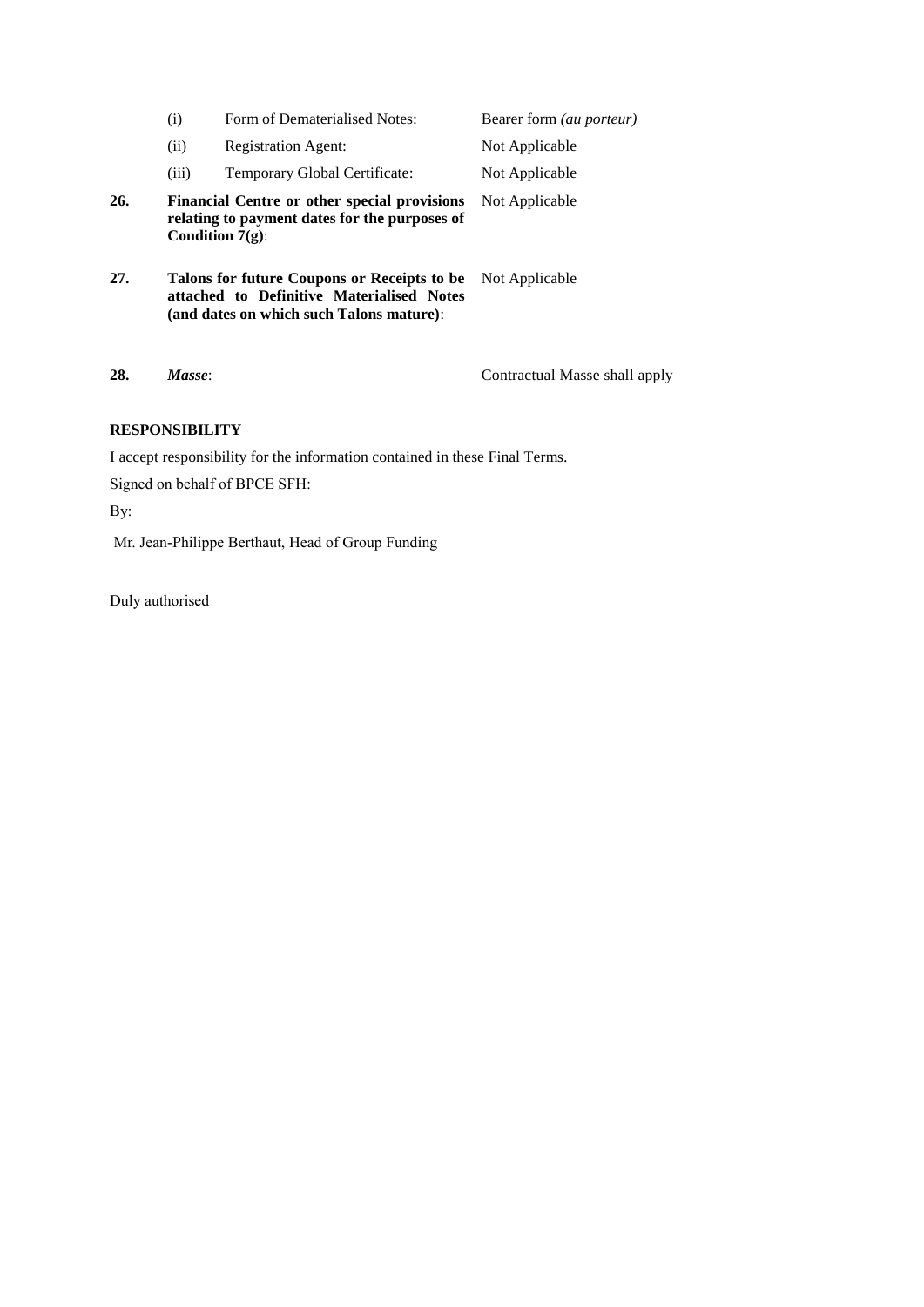### **PART B - OTHER INFORMATION**

# **1. LISTING AND ADMISSION TO TRADING**

| (i)   | Listing:                                                                                                                                                                                               | <b>Euronext Paris</b>                                                                                                                                                                                                                                                                                                                                                                                                                                                      |
|-------|--------------------------------------------------------------------------------------------------------------------------------------------------------------------------------------------------------|----------------------------------------------------------------------------------------------------------------------------------------------------------------------------------------------------------------------------------------------------------------------------------------------------------------------------------------------------------------------------------------------------------------------------------------------------------------------------|
| (ii)  | (a) Admission to trading:                                                                                                                                                                              | Application has been made by the Issuer (or on its<br>behalf) for the Notes to be admitted to trading on<br>Euronext Paris with effect from the Issue Date                                                                                                                                                                                                                                                                                                                 |
|       | (b) Regulated Markets or equivalent markets<br>on which, to the knowledge of the Issuer,<br>securities of the same class of the Notes to be<br>admitted to trading are already admitted to<br>trading: | Not Applicable                                                                                                                                                                                                                                                                                                                                                                                                                                                             |
| (iii) | expenses related to $\epsilon$ 11,200.00<br>Estimate of total<br>admission to trading:                                                                                                                 |                                                                                                                                                                                                                                                                                                                                                                                                                                                                            |
| 2.    | <b>RATINGS</b>                                                                                                                                                                                         |                                                                                                                                                                                                                                                                                                                                                                                                                                                                            |
|       | Ratings:                                                                                                                                                                                               | The Notes are expected to be rated:                                                                                                                                                                                                                                                                                                                                                                                                                                        |
|       |                                                                                                                                                                                                        | AAA by Standard & Poor's Credit Market Services<br>Europe Limited; and                                                                                                                                                                                                                                                                                                                                                                                                     |
|       |                                                                                                                                                                                                        | Aaa by Moody's Investors Service Ltd.                                                                                                                                                                                                                                                                                                                                                                                                                                      |
|       |                                                                                                                                                                                                        | Each of the above agencies is established in the<br>European Union and registered under Regulation (EC)<br>No. 1060/2009 of the European Parliament and the<br>Council of 16 September 2009 on credit rating<br>agencies, as amended (the "CRA Regulation") and<br>included in the list of registered credit rating agencies<br>published on the website of the European Securities<br>and Markets Authority (www.esma.europa.eu) in<br>accordance with the CRA Regulation |
| 3.    | <b>INTERESTS OF NATURAL AND LEGAL PERSONS INVOLVED IN THE ISSUE</b>                                                                                                                                    |                                                                                                                                                                                                                                                                                                                                                                                                                                                                            |

Save as discussed in sections "Subscription and Sale" and "Risk factors – Risks related to the Issuer - Certain conflicts of interest" of the Base Prospectus, so far as the Issuer is aware, no person involved in the offer of the Notes has an interest material to the issue.

# **4. YIELD**

|                                      |           | Indication of yield:                                                                                                                | 1.512 per cent. <i>per annum</i> |
|--------------------------------------|-----------|-------------------------------------------------------------------------------------------------------------------------------------|----------------------------------|
| <b>OPERATIONAL INFORMATION</b><br>5. |           |                                                                                                                                     |                                  |
|                                      |           | <b>ISIN</b> Code:                                                                                                                   | FR0013329950                     |
|                                      |           | Common Code:                                                                                                                        | 180884696                        |
|                                      |           | Depositaries:                                                                                                                       |                                  |
|                                      | (a)       | Euroclear France to act as Central<br>Depositary:                                                                                   | Yes                              |
|                                      | (b)       | Common Depositary for Euroclear<br>Bank and Clearstream Banking, S.A.:                                                              | N <sub>0</sub>                   |
|                                      |           | Any clearing system other than Euroclear<br>Bank S.A./N.V. and Clearstream Banking,<br>S.A. and the relevant identification number: | Not Applicable                   |
|                                      | Delivery: |                                                                                                                                     | Delivery against payment         |
|                                      | Agent:    | Names and addresses of additional Paying                                                                                            | Not Applicable                   |